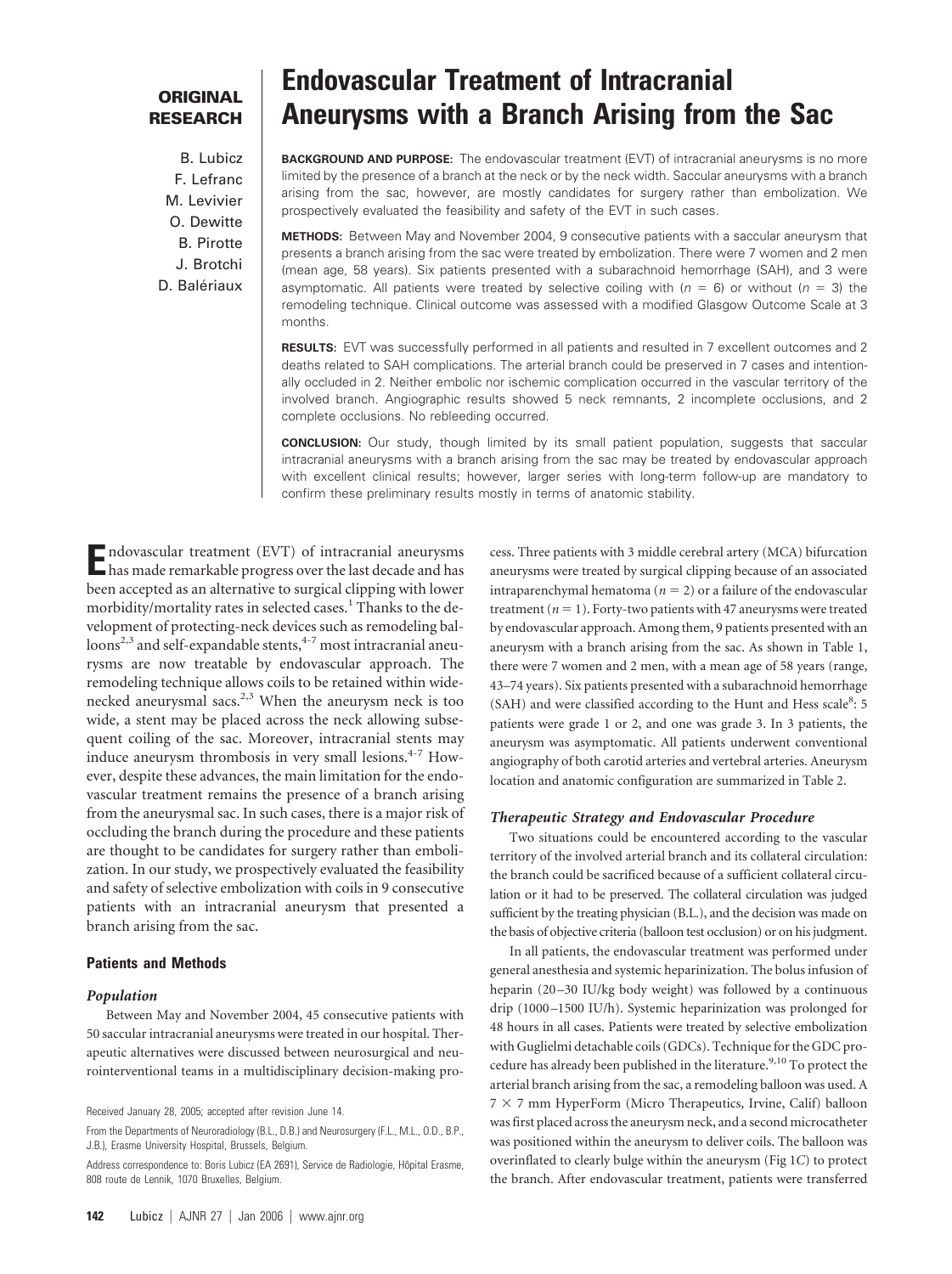#### **Table 1: Endovascular treatment of intracranial aneurysms with a branch arising from the sac: clinical and anatomic findings in 9 patients**

| Patient No./   | Clinical     | Aneurysm  | Aneurysm        |                                       | Clinical Outcome |
|----------------|--------------|-----------|-----------------|---------------------------------------|------------------|
| Age $(y)/$ Sex | Presentation | Size (mm) | Location        | Treatment                             | (GOS)            |
| 1/73/M         | <b>SAH</b>   | $10 \,$   | AcomA           | Occlusion of the aneurysm inflow zone | Excellent        |
| 2/70/F         | Incidental   | 9         | <b>MCA</b>      | Balloon-assisted technique            | Excellent        |
| 3/56/F         | Incidental   |           | <b>MCA</b>      | Balloon-assisted technique            | Excellent        |
| $4/48$ /F      | Incidental   |           | <b>MCA</b>      | Balloon-assisted technique            | Excellent        |
| 5/64/F         | SAH          | 20        | ICA bifurcation | Left A1 sacrifice                     | Excellent        |
| 6/74/F         | SAH          | 9         | PcomA           | Balloon-assisted technique            | Death $<$ SAH    |
| 7/50/F         | SAH          |           | AchA            | Balloon-assisted technique            | Death $<$ SAH    |
| 8/47/F         | SAH          |           | AcomA           | Balloon-assisted technique            | Excellent        |
| 9/43/M         | SAH          |           | SCA             | SCA sacrifice                         | Excellent        |

**Note:**—AcomA indicates anterior communicating artery; PcomA, posterior communicating artery; ICA, internal carotid artery; SCA, superior cerebellar artery; AchA, anterior choroidal artery;<br>MCA, middle cerebral artery; A1,

| Table 2: Aneurysm location and anatomic configuration |                                                   |                            |  |  |  |  |
|-------------------------------------------------------|---------------------------------------------------|----------------------------|--|--|--|--|
| Patient                                               |                                                   | Arterial Branch Arising    |  |  |  |  |
| No.                                                   | Aneurysm Location                                 | from the Sac               |  |  |  |  |
|                                                       | AcomA                                             | A2 segment from right ACA  |  |  |  |  |
| 2                                                     | Prebifurcation M1 segment from MCA Sylvian branch |                            |  |  |  |  |
| 3                                                     | Prebifurcation M1 segment from MCA Sylvian branch |                            |  |  |  |  |
| $\overline{4}$                                        | Prebifurcation M1 segment from MCA Sylvian branch |                            |  |  |  |  |
| 5                                                     | ICA bifurcation                                   | A1 segment from left ACA   |  |  |  |  |
| 6                                                     | PcomA                                             | Fetal type PcomA           |  |  |  |  |
|                                                       | AchA                                              | AchA                       |  |  |  |  |
| 8                                                     | AcomA                                             | Median pericallosal artery |  |  |  |  |
| 9                                                     | <b>BA-SCA</b>                                     | SCA                        |  |  |  |  |

**Note:**—AcomA indicates anterior communicating artery; ACA, anterior cerebral artery; M1, first segment of the middle cerebral artery; PcomA, posterior communicating artery; ICA, internal carotid artery; BA, basilar artery; SCA, superior cerebellar artery; AchA, anterior choroidal artery; MCA, middle cerebral artery; A2, second segment of the anterior cerebral artery.

to the intensive care unit, and fluid balance, neurologic status, and blood pressure were carefully monitored. This was particularly important in case of an arterial branch sacrifice. In these cases, no period of hypotension was admitted for 48 hours to stimulate the collateral circulation.

#### *Immediate Outcome*

Patients were evaluated by angiography to document aneurysm obliteration. Angiographic results were classified as complete occlusion (no contrast filling the aneurysmal sac), neck remnant (residual contrast filling the aneurysmal neck), or incomplete occlusion (residual contrast filling the aneurysmal body). At 1 month, a senior neurosurgeon (F.L.) recorded the clinical course, including worsening of symptoms and death. Clinical outcome was graded according to a modified Glasgow Outcome Scale,<sup>11</sup> as follows: excellent (neurologically intact); good (mild hemiparesis, cranial nerve palsy, or other deficit that does not interfere with daily functioning or work); fair (significant hemiparesis, aphasia, confusion, or other deficit that interferes with daily activities or prevents a return to work); and poor (coma or severe neurologic deficit rendering the patient dependent on family or nursing staff). Conventional angiographies were reviewed for all patients by 2 senior neuroradiologists together (B.L., D.B.).

#### *Illustrative Cases*

**Case 1.** A 48-year-old woman (patient 4) presented with an unruptured MCA aneurysm discovered at MRA. Her father and sister had previous history of aneurysmal SAH. 3D angiography (Fig 1*A*) revealed a 5-mm aneurysm of the right M1 segment. A sylvian branch was clearly (*arrow*) arising from the sac. The patient was treated by selective embolization with the remodeling technique. A  $7 \times 7$  mm

HyperForm balloon was first positioned across the aneurysm neck. A coiling microcather was then placed within the aneurysmal sac. The balloon was inflated within the M1 segment and a part of it made a protrusion within the aneurysm (Fig 1*B*). The balloon was thus sufficiently inflated to bulge within the aneurysm to protect the arterial branch arising from the sac during coils delivery. Conventional angiogram (Fig 1*C*) at the end of the procedure showed a neck remnant and the patency of the arterial branch. The patient made an excellent recovery and was discharged 48 hours after the treatment.

**Case 2.** A 74-year-old woman (patient 6) presented with a grade 3 SAH. 3D angiography (Fig 2*A*) revealed a 9-mm left posterior communicating artery (PcomA) aneurysm. The PcomA was of a fetal type and was arising from the mid-third of the sac. The patient had no P1 segment of the left posterior cerebral artery. Selective coiling was performed with a  $7 \times 7$  mm HyperForm balloon to protect the PcomA. Final angiographic control showed an incomplete occlusion and the preservation of the PcomA (Fig 2*B*). The patient made a good recovery from embolization but died 10 days later because of a diffuse vasospasm.

**Case 3.** A 73-year-old man (patient 1) presented with a grade I SAH from a ruptured anterior communicating artery (AcomA) aneurysm. Four years earlier, a surgical clipping of this aneurysm failed and it was wrapped. Conventional and 3D angiograms (Figs 3*A,* -*B*) showed a 10-mm AcomA aneurysm with the A2 segment from the right ACA arising from the sac (*arrow*). Selective embolization was performed with the aim to occlude the inflow zone of the aneurysmal sac. A first 3D cage was obtained within the sac with a 10-mm diameter coil (Fig 3*C*). We tried to deliver the coil with fewest loops near the origin of the arterial branch arising from the sac. This first coil served as a "stabilizing" cage to allow for placement of a second and smaller 3D coil (5-mm diameter) in the inflow zone of the aneurysm (Fig 3*D, arrow*). This second cage was then filled with helical coils to obtain a sufficient packing (Fig 3*E*). Conventional angiogram (Fig 3*F*) at the end of the procedure showed an incomplete aneurysm occlusion and the patency of the arterial branch. The patient received clopidogrel (75 mg/day) and made an excellent recovery. An angiographic control was performed before the patient was discharged home and showed a further thrombosis of the aneurysm (Fig 3*G*).

## **Results**

Selective endovascular treatment was successfully performed in all patients and resulted in 7 excellent clinical outcomes and 2 deaths. In 2 patients who presented with a SAH (patients 6 and 7), the immediate postprocedural neurologic examination was unchanged, but the patients died because of severe diffuse and symptomatic vasospasm a few days later. No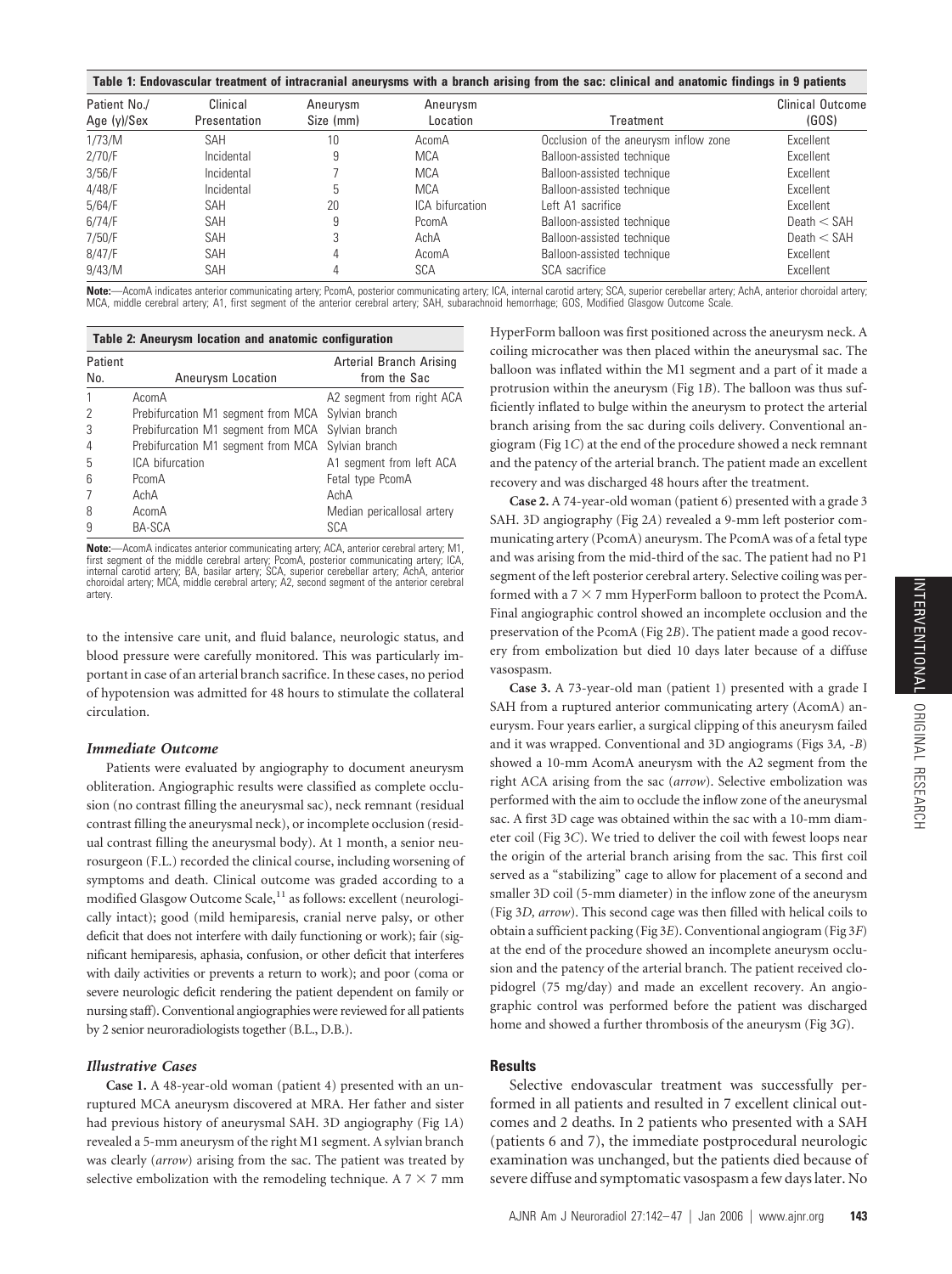

Fig 1. Unruptured MCA aneurysm in a 48-year-old woman treated by selective embolization.

- *A,* Conventional angiogram shows a 5-mm aneurysm of the proximal MCA.
- *B,* 3D angiogram shows a sylvian branch arising from the sac.

*C,* HyperForm remodeling balloon overinflated in the M1 segment. A part of the balloon is clearly bulging within the aneurysmal sac to protect the arterial branch.

*D*–*F,* Final angiographic result: conventional subtracted (*D*), unsubtracted (*E* ), and 3D (*F*) angiograms show a neck remnant and the preservation of the arterial branch.



**Fig 2.** Unruptured MCA aneurysm in a 56-year-old woman.

Conventional (*A*) and 3D (*B*) angiograms show a wide-necked M1 aneurysm with a branch arising from the sac.

*C,* Conventional angiogram at the end of the embolization shows an asymmetric reconstruction of the neck with patency of the arterial branch.

rebleeding occurred over a 3-month follow-up in 6 patients who presented with a SAH.

The arterial branch arising from the sac could be preserved in 7 patients and intentionally occluded in 2 (patients 5 and 9). In patient 5 with a large internal carotid artery (ICA) bifurcation aneurysm, the left anterior cerebral artery (ACA) was arising from the sac. A balloon test occlusion of the homolateral ICA showed a sufficient collateral circulation through the AcomA with a retrograde filling of the left A1 segment. On the basis of these objective criteria, the A1 segment origin was occluded. In patient 9 with a small aneurysm at the basilar artery (BA)–superior cerebellar artery (SCA) junction, the SCA was occluded because of the anastomoses of the cerebellar circulation.<sup>12</sup>

In 7 patients treated with preservation of the branch, no occlusion or embolic complication was observed in the vascu-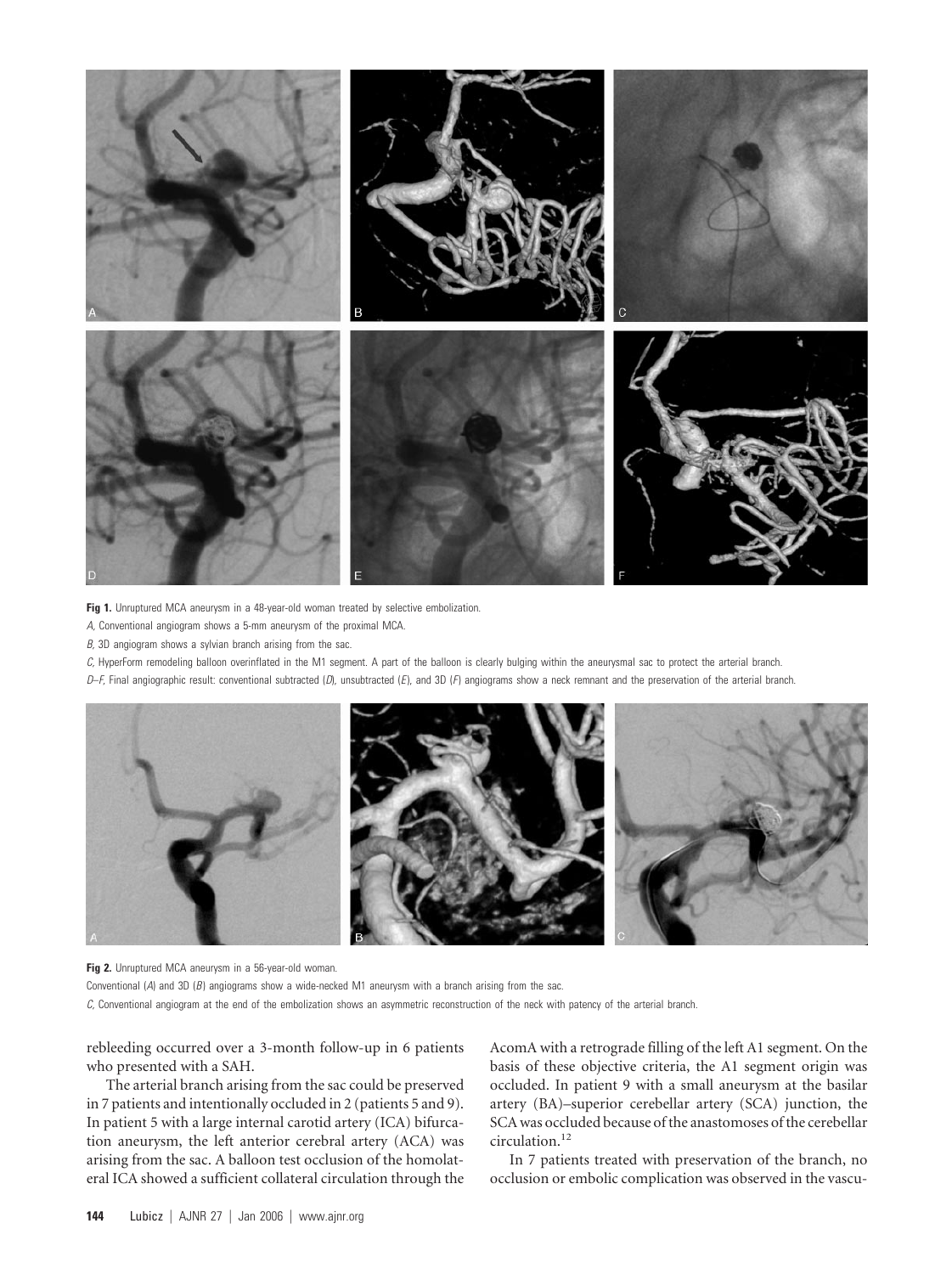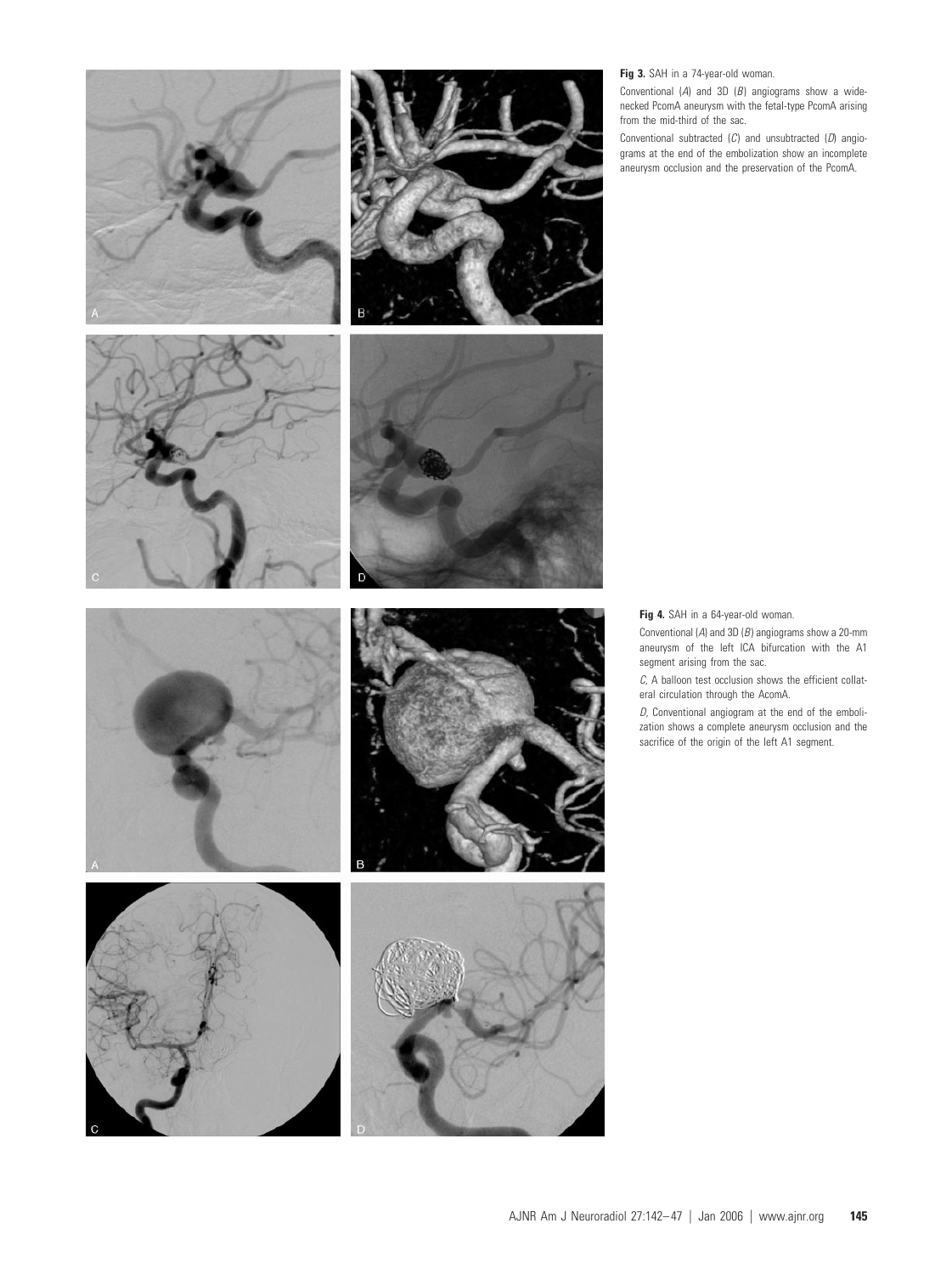





lar territory of the involved artery. The HyperForm balloon could sufficiently be overinflated—without any spasm or vessel dissection/rupture—to bulge within the aneurysmal sac to protect the branches in 6 cases. In the remaining patient (patient 1) who presented with a ruptured and previously wrapped AcomA aneurysm, the use of 2 separate 3D cages allowed only the inflow zone to occlude and preserved the arterial branch.

Only one procedural complication occurred in one of our 9 patients (patient 5). This patient presented with a ruptured 20-mm aneurysm of the ICA bifurcation. The left ACA was arising from the sac and the endovascular treatment consisted of a sacrifice of the A1 segment and coiling of the sac. At the end of the procedure, a thrombus was observed at the MCA origin. An intra-arterial injection of Reopro (4 mg in 10 minutes) prevented any embolic complication and the patient woke up with a normal neurologic examination.





**Fig 5.** SAH in a 73-year-old man with a ruptured AcomA aneurysm previously wrapped 4 years before.

Conventional (*A*) and 3D (*B* and *C*) angiograms show a 10-mm AcomA aneurysm with the right A2 segment arising from the sac (*arrow*).

*D,* Conventional angiogram shows a first "stabilizing" 3D coil of 10 mm placed with fewest loops in front of the arterial branch.

*E,* Conventional angiogram shows a second and smaller (5-mm coil) 3D cage placed in the aneurysm inflow zone (*arrow*).

Conventional unsubtracted (*F*) and subtracted (*G*) angiograms at the end of the embolization show an incomplete aneurysm occlusion and the patency of the arterial branch.

*H,* Angiographic control at one week shows a further aneurysm thrombosis with preservation of the arterial branch.

Immediate angiographic results included 5 neck remnants, 2 complete occlusions, and 2 incomplete occlusions. In 2 patients (5 and 9) treated with a sacrifice of the branch, the endosaccular coiling was complete. In one patient (6) with a ruptured PcomA aneurysm, the fetal-type PcomA was arising from the mid-third of the sac (Fig 2*A*). Embolization with the remodeling technique resulted in an incomplete occlusion with patency of the PcomA (Fig 2*B*). In one patient (1) treated without a remodeling balloon and with preservation of the branch, the occlusion was incomplete at the end of the procedure. An angiographic control performed a week later showed a further thrombosis of the aneurysm (Fig 3*G*).

## **Discussion**

This preliminary study on a short series suggests that saccular intracranial aneurysms with a branch arising from the sac may be efficiently treated by endovascular approach. An